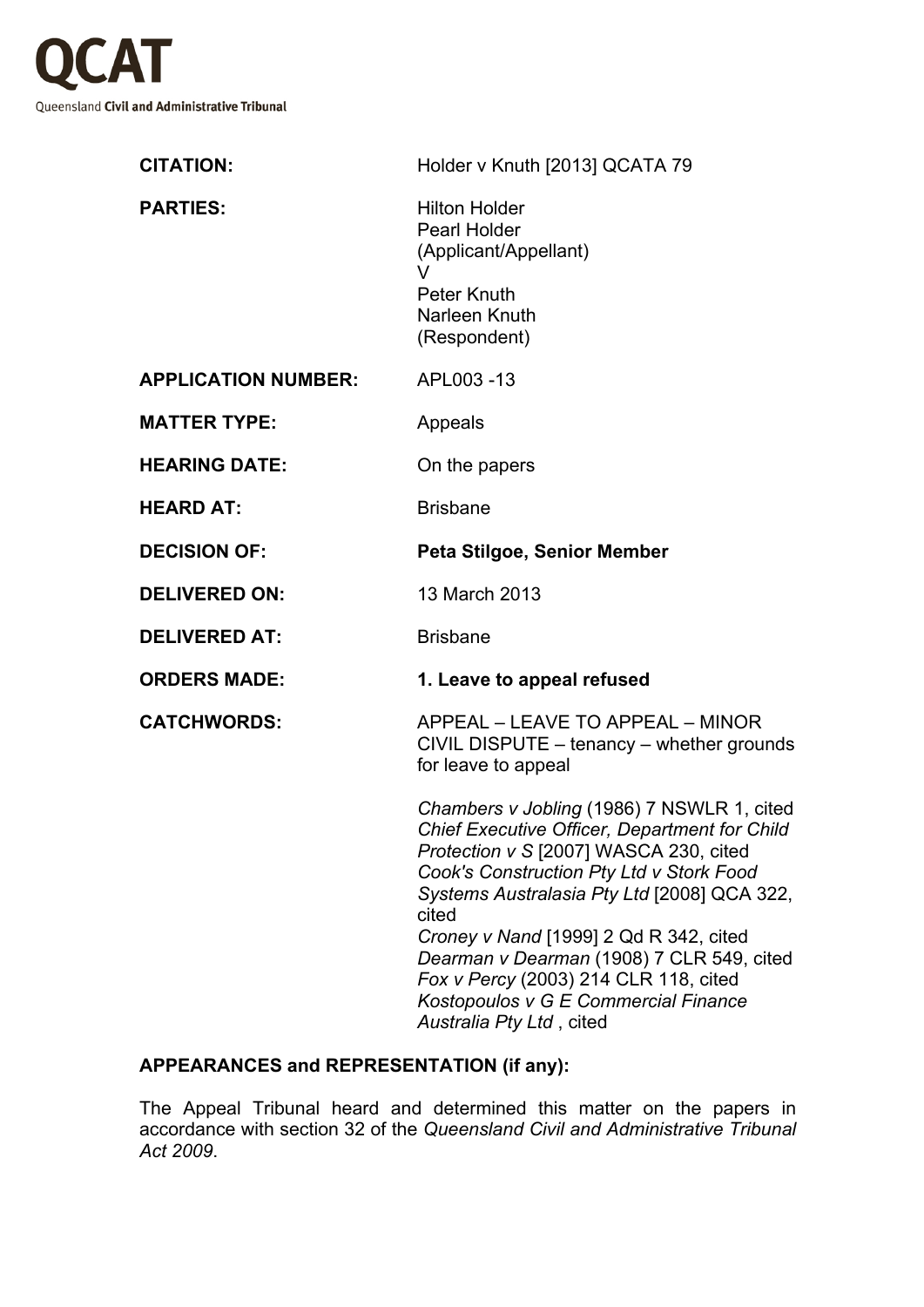## **REASONS FOR DECISION**

- [1] Mr and Mrs Holder were tenants of Mr and Mrs Knuth. They vacated early and filed an application for return of the bond. Mr and Mrs Knuth filed an application for \$7,717.50 compensation. The Tribunal heard the two matters together and ordered that Mr and Mrs Holder pay Mr and Mrs Knuth \$2,489.24.
- [2] Mr and Mrs Holder want to appeal that decision. They say that the hearing was rushed so they did not have the opportunity to point out relevant facts. They dispute the learned Adjudicator's findings of fact.
- [3] Because this is an appeal from a decision of the Tribunal in its Minor Civil Disputes jurisdiction, leave is necessary. The question whether or not leave to appeal should be granted is usually addressed according to established principles. Is there a reasonably arguable case of error in the primary decision?<sup>1</sup> Is there a reasonable prospect that the applicant will obtain substantive relief?<sup>2</sup> Is leave necessary to correct a substantial injustice caused by some error? $3$  Is there a question of general importance upon which further argument, and a decision of the Appeals Tribunal, would be to the public advantage?<sup>4</sup>
- [4] Mr and Mrs Holder have filed extra evidence with their application. The Appeals Tribunal will only accept fresh evidence if it was not reasonably available at the time the proceeding was heard and determined.<sup>5</sup> Ordinarily, an applicant for leave to adduce such evidence must satisfy three tests. Could Mr and Mrs Holder have obtained the evidence with reasonable diligence for use at the trial? If allowed, would the evidence probably have an important impact on the result of the case? Is the evidence credible?<sup>6</sup>
- [5] An application for leave to appeal is not, and should not be, an attempt to shore up the deficiencies of a party's case at the initial hearing. Mr and Mrs Holder have provided no explanation as to why this material was not available earlier. With a little effort on their part, the evidence could have been available at the hearing. I do not accept Mr and Mrs Holder's submissions that they were "rushed". They filed their application first and the hearing was put back from 10 December to 19 December 2012. They knew that the condition of the property would be an issue. They should have prepared their evidence for the hearing.
- [6] Mr and Mrs Holder point out that the learned Adjudicator did not accept video evidence of the home. The learned Adjudicator relied on the report from the painter, rather than the photographs Mr and Mrs Knuth provided.

<sup>1</sup> *QUYD Pty Ltd v Marvass Pty Ltd* [2009] 1 Qd R 41.

<sup>&</sup>lt;sup>2</sup> *Cachia v Grech* [2009] NSWCA 232 at 2.<br><sup>3</sup> *CUVD Ptu Ltd v Manges Ptu Ltd* [2000] 1

<sup>3</sup> *QUYD Pty Ltd v Marvass Pty Ltd* [2009] 1 Qd R 41.

<sup>4</sup> *Glenwood Properties Pty Ltd v Delmoss Pty Ltd* [1986] 2 Qd R 388 at 389; *McIver Bulk Liquid Haulage Pty Ltd v Fruehauf Australia Pty Ltd* [1989] 2 Qd R 577 at 578, 580. 5

 $5$  ss 137 and 138 QCAT Act

<sup>6</sup> *Clarke v Japan Machines (Australia) Pty Ltd* [1984] 1 Qd R 404 at 408